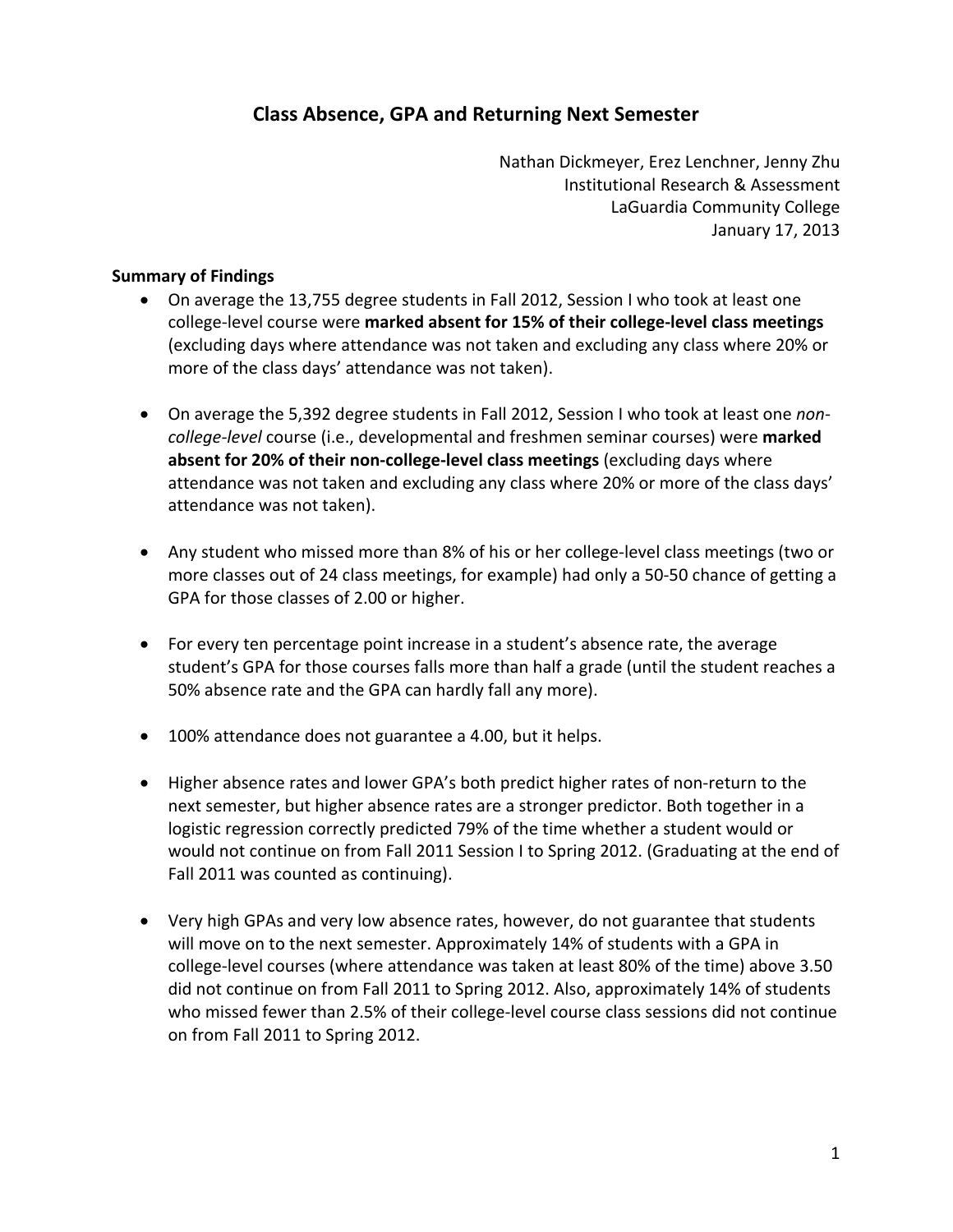#### **Explanation of figures and tables**

 Figure 1 shows the distribution of absence rates for students in Fall 2012, session I. The distribution is for the 13,755 degree students who took at least one college‐level class where the student showed that his or her attendance had been marked (attendance, absence, late, excused) more than 80% of the time (i.e., the number of days marked as non‐recorded was less than or equal to 20%).



The absence rate scale ranges are, for example, "from 15% to less than 25%."

 **Figure 1**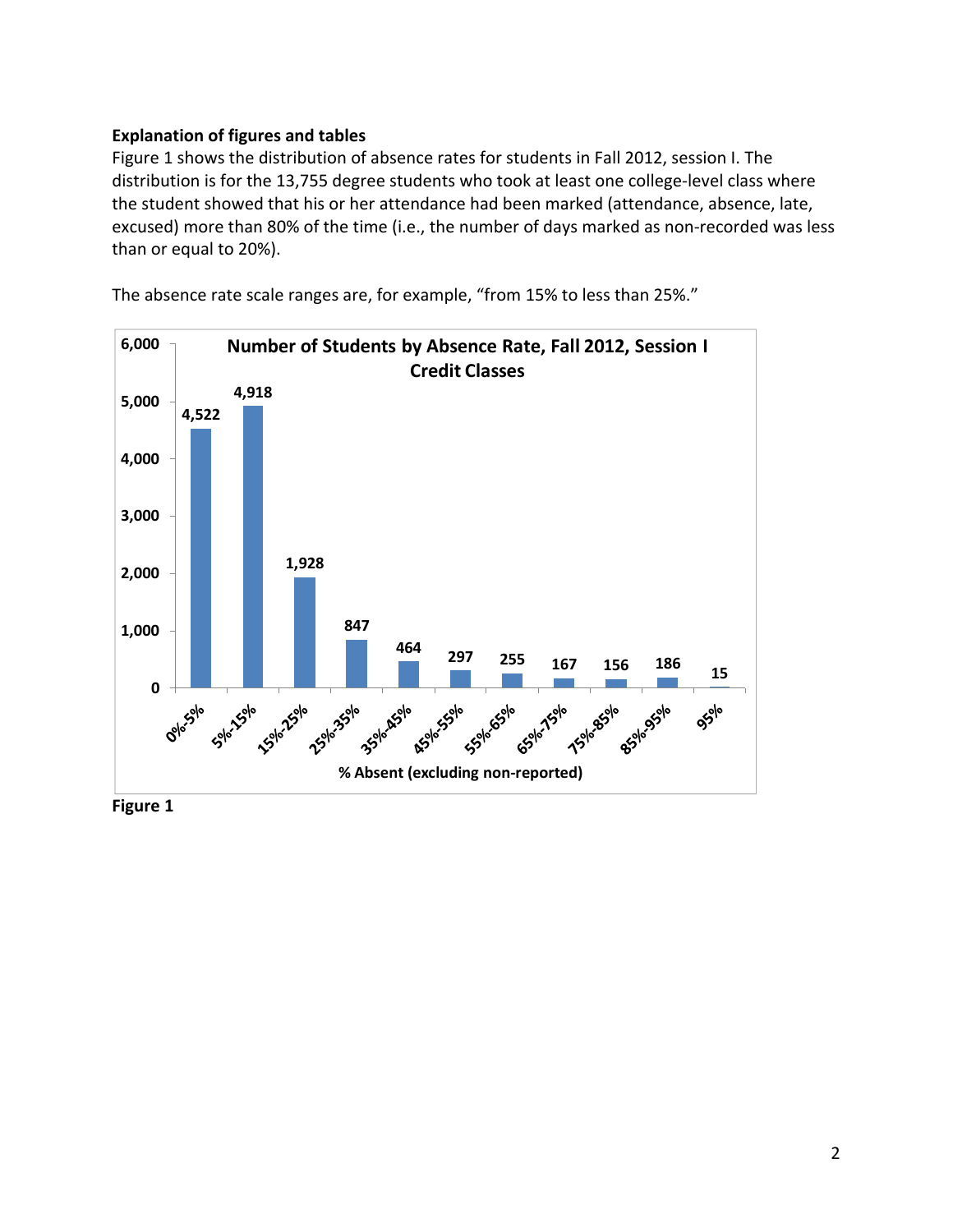Figure 2 shows the decline in average GPA by students in each range of absence rates. In the lower part of the absence range (0% to less than 55%), a straight line fitted to the graph indicates that for each ten percentage point difference, GPA falls 0.57 on a 4.00 scale.

 Grades and absences are only included for college‐level courses in Fall 2012 session I for degree students with at least one college‐level course where the student's attendance was marked at least 80% of the time. The GPA was calculated for each student by multiplying credits times the grade for each such course and averaging.



 **Figure 2**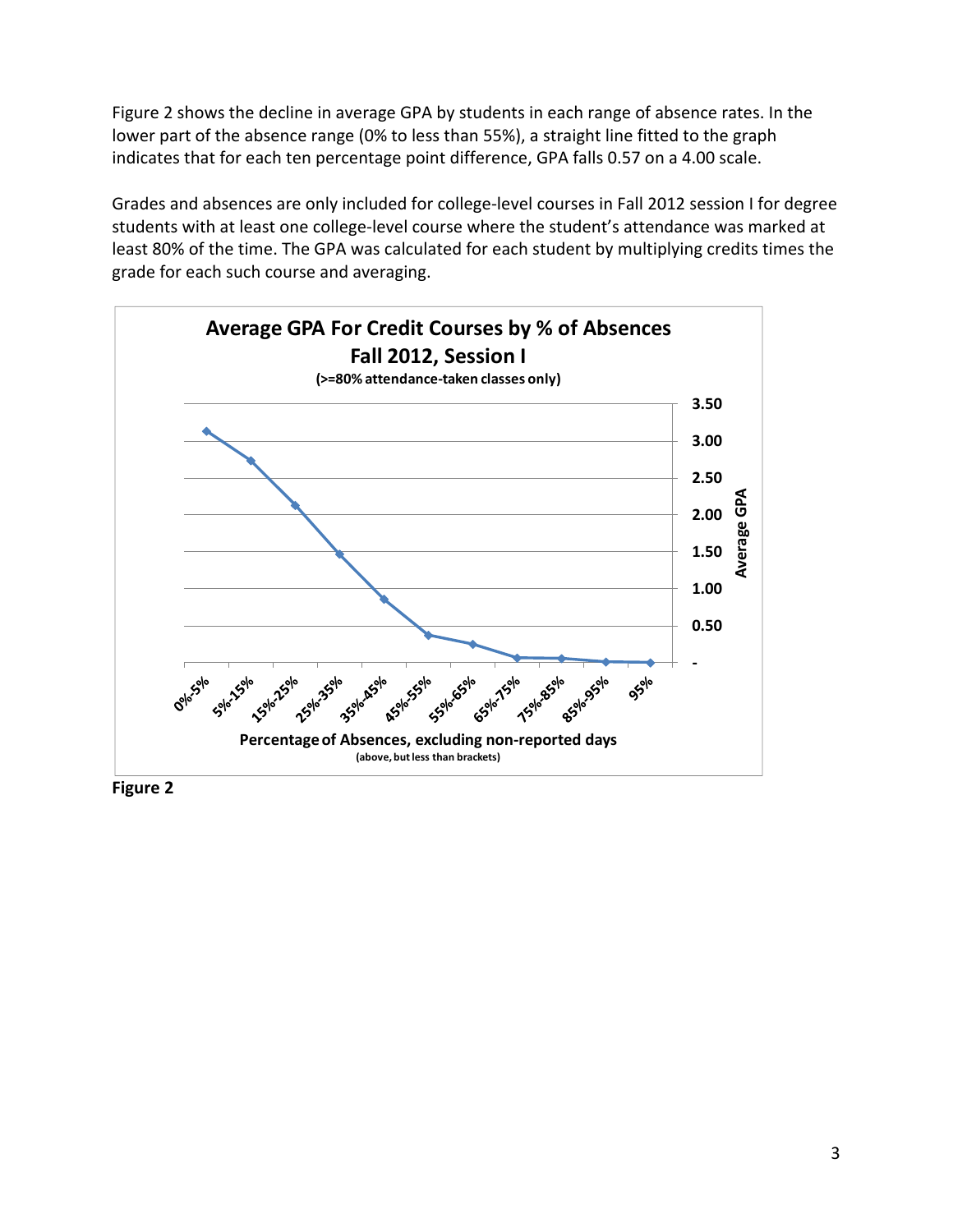In Figure 3 the higher bars indicate high levels of absence by students in the groups. The redder the section of the bar, the lower the GPA. Pure red represents a group of students with GPA's between 0.00 and 0.25 GPA for college‐level courses in Fall 2012, session I, where the student's attendance was recorded at least 80% of the time. Pure yellow represents average Fall 2012 session I college‐level course GPA of between 3.75 and 4.00.

 All students with the lowest attendance rate (highest absence rate and highest bar) had GPA's bellow 0.25. Very few (but a handful) of students with the highest attendance rates (lowest absence rate and lowest bar) had GPA's below 0.25.



The redness of the bars increases as absence goes up.

 **Figure 3**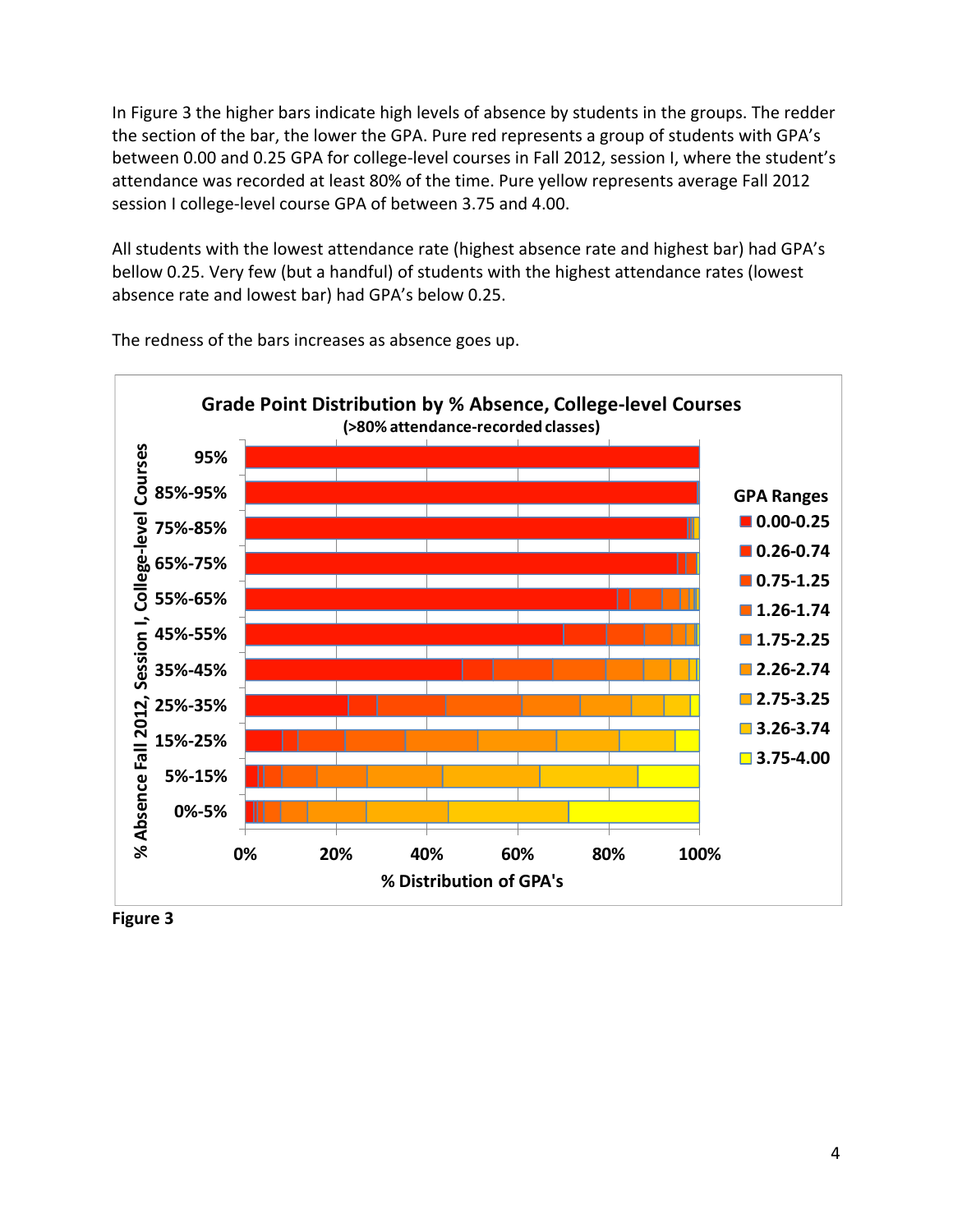In Figure 4 we look at the relationship between absence rates and non‐return rates to Spring 2013, as well as between GPA and non‐return rates to Spring 2013. To do this we had to go back to the Fall 2011 session I attendance and grade records, using the same methodology we used for Fall 2012.

 The higher the absence rate, the higher the non‐return rate, and the lower the GPA, the higher the non‐return rate.

 The % absence rate increases faster and more steadily than the GPA curve. All increases in absence rate through 55% absent show a strong increase in the probability of not returning the next semester. Declines in the GPA, however, have a more gradual effect until the bracket around a GPA of 1.00. At that point the probability of not returning begins to increase very quickly as GPA falls.

 Students who graduated after Fall 2011 were counted as continuing. Students who transferred before graduation and did not attend Spring 2012 were counted as not continuing.

 The % non‐returning is not equivalent to the drop‐out rate. Normally about one‐third of these students are stopping out and one‐third are transferring to another college.



 **Figure 4**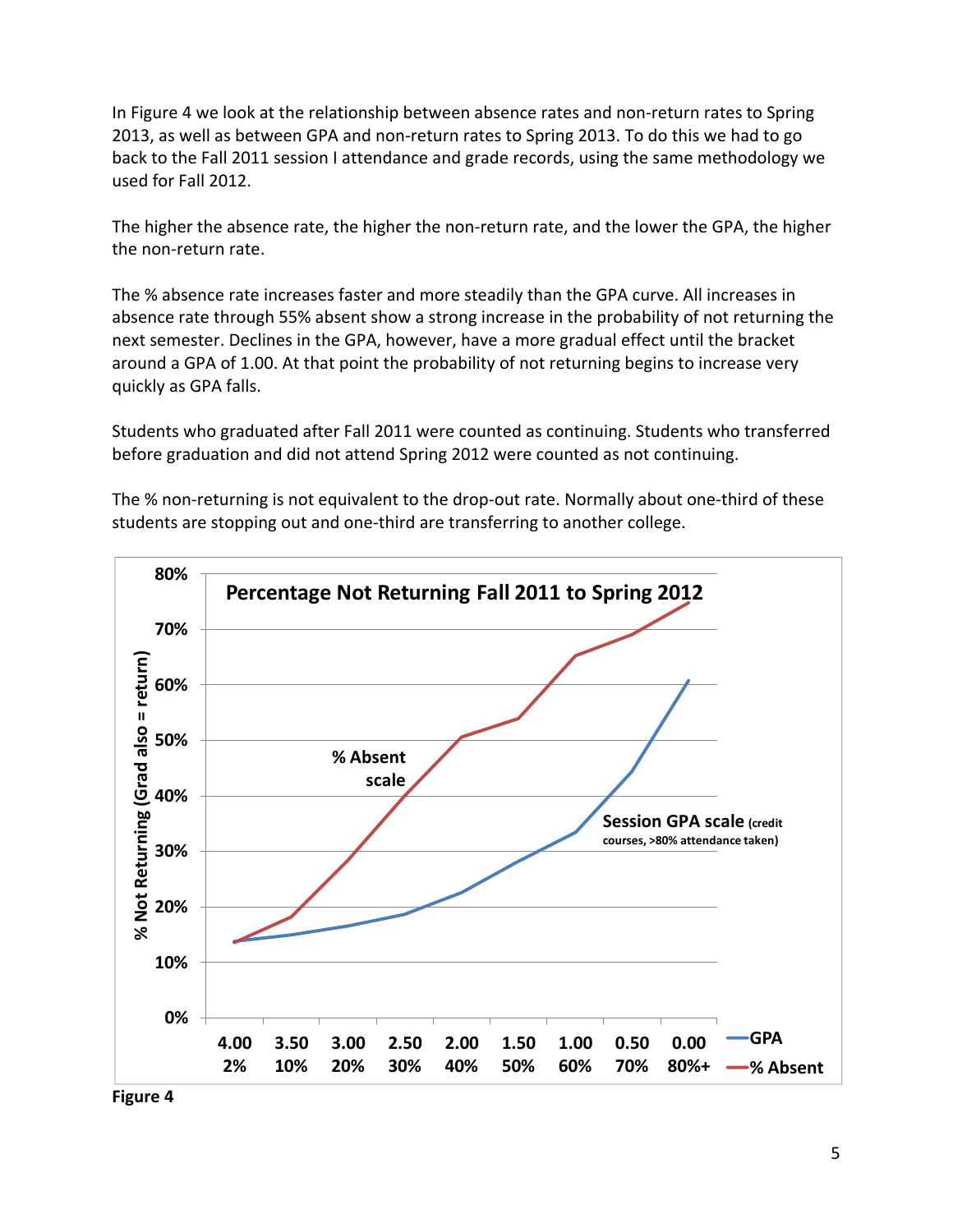Figure 5 is a three‐dimensional graph that demonstrates the interrelation of absence rates, GPA and % not returning. Higher "elevations" indicate higher rates of non‐return. Clearly low GPA and high absence rate are closely, but not perfectly, related. The highest rate of non‐return (red peak) is in the rear right corner with the group that had both the lowest GPA and highest absence rate.

 The graph is uneven in the central area. This shows that GPA at higher levels of absence is less accurate as a predictor of whether or not a student will return.



Combined groups with fewer than 10 students are not shown.

 **Figure 5**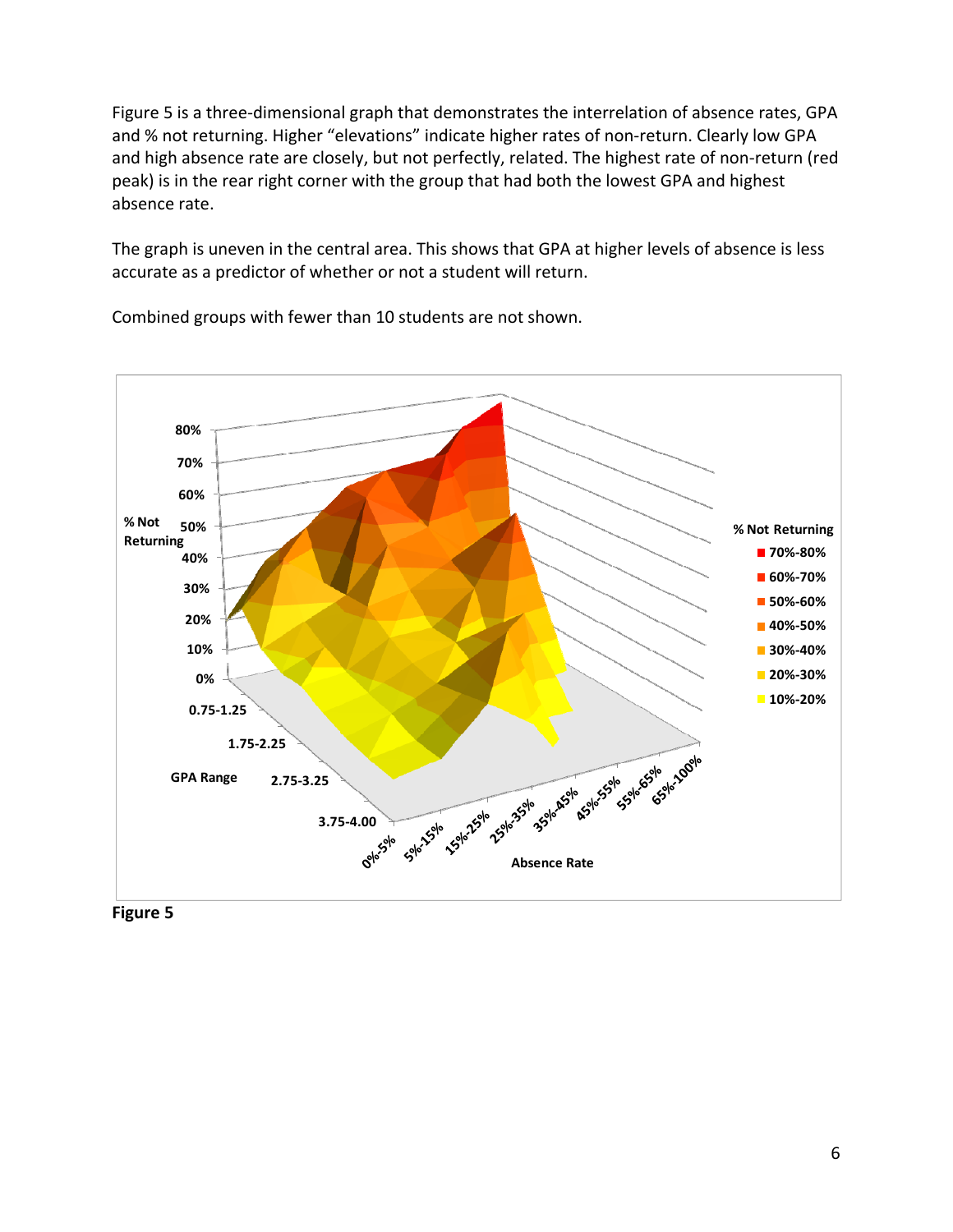In Figure 6 we can learn something more about the ability of absent % and GPA to predict non‐ return. The blue bars show the number of students in the GPA brackets. They are reasonably well populated, except the range around 0.50 with a slight bulge at 3.50 and a larger bulge at 0.00. None of these GPAs were figured using zero‐credit courses. (Thus, all developmental and freshman seminar courses were excluded, and thus, there were no "null" grades or GPAs.)

 On the other hand, the number of students in the % absent brackets peaks sharply at the 5% to 15% bracket. Very few students are in the highest % absent brackets.

 This means that, while absent % is a strong predictor of non‐return at the high levels, fewer students are available in those brackets. We can be accurate about non‐return with only a handful of students.

 On the other hand, GPA is a less powerful predictor, but it is best at the low end of the GPA range. Here, there are relatively more students available. Thus, it is less powerful, but more broadly applicable.



 **Figure 6**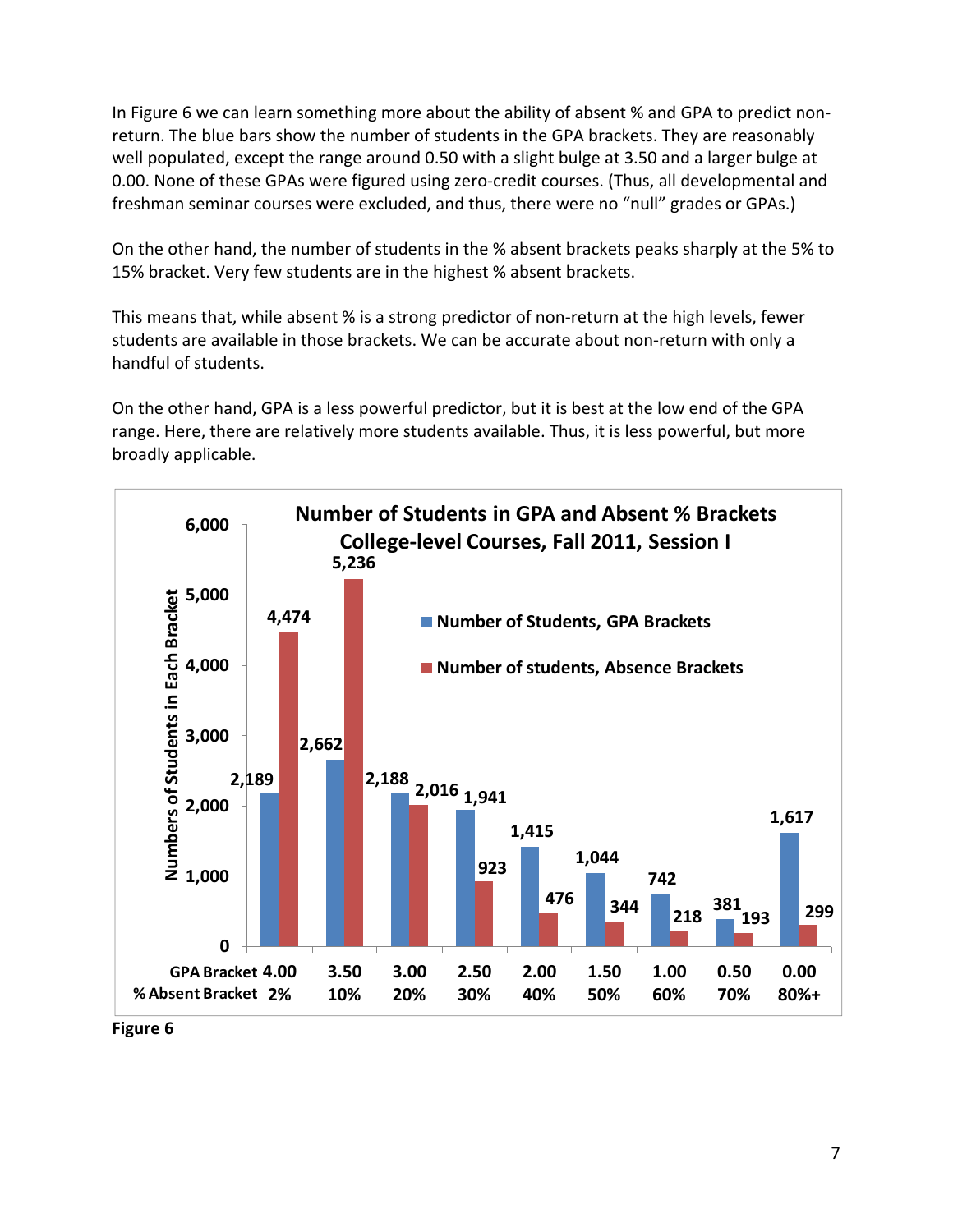#### **Logistic Regression**

 To test the power of both GPA and % absence, we used logistic regression. In Fall 2011 we found 14,179 degree students who had at least one college‐level, graded course where attendance was taken at least 80% of the time.

 We assigned a value of zero to those who did not register for classes in Spring 2012 and a value of 1 to those who either returned or graduated in Fall 2011. The numbers are shown in Table 1. 24.3% of the students did not return for Spring 2012.

| Returned or graduated | 10,738 |
|-----------------------|--------|
| Did not return        | 3,441  |
| Table 1               |        |

 The range of values for the absence percentage (AbsPct) was 0 to 1. The range of values for GPA was 0 to 4.

 The classification table from SPSS is shown as Table 2 and demonstrates that the derived model predicts return/non‐return correctly in 78.6% of the cases. The model is much less accurate at predicting non‐return (correct 24.4% the time) than return (correct 95.9% of the time). Overall, most students return. We also noted in figure 4 that among students with even above a 3.75 GPA and a less than 5% absence rate had a probability of not returning of 14%. Many students who do not return, do not return for reasons beyond academic problems. Thus, academic metrics, like GPA and attendance (although attendance is at least partially a non‐academic indicator of challenge) cannot perfectly predict who will leave.

|          |                           |          | Predicted |            |       |  |
|----------|---------------------------|----------|-----------|------------|-------|--|
|          |                           | Returned |           | Percentage |       |  |
| Observed |                           | No       | Yes       | Correct    |       |  |
|          | Returned                  | No       | 840       | 2,601      | 24.4% |  |
|          |                           | Yes      | 438       | 1,0300     | 95.9% |  |
|          | <b>Overall Percentage</b> |          |           |            | 78.6% |  |

#### **Table 2**

 Table 3 gives the coefficients and constant of the exponential equation. Although the absence % improves the accuracy of the prediction, the GPA is a stronger factor in the equation as shown by its "Exp(B)" or coefficient impact in the exponential equation. This is a direct result of the more even population distribution through the GPA range.

#### Variables in the Equation

|          |          | J.L. | Wald    | df | Significance | Exp(B) |
|----------|----------|------|---------|----|--------------|--------|
| AbsPct   | $-2.918$ | .152 | 366.601 |    | .000         | .054   |
| GPA      | .287     | .022 | 177.226 |    | .000         | 1.332  |
| Constant | .985     | .071 | 194.779 | -  | .000         | 2.679  |

 **Table 3**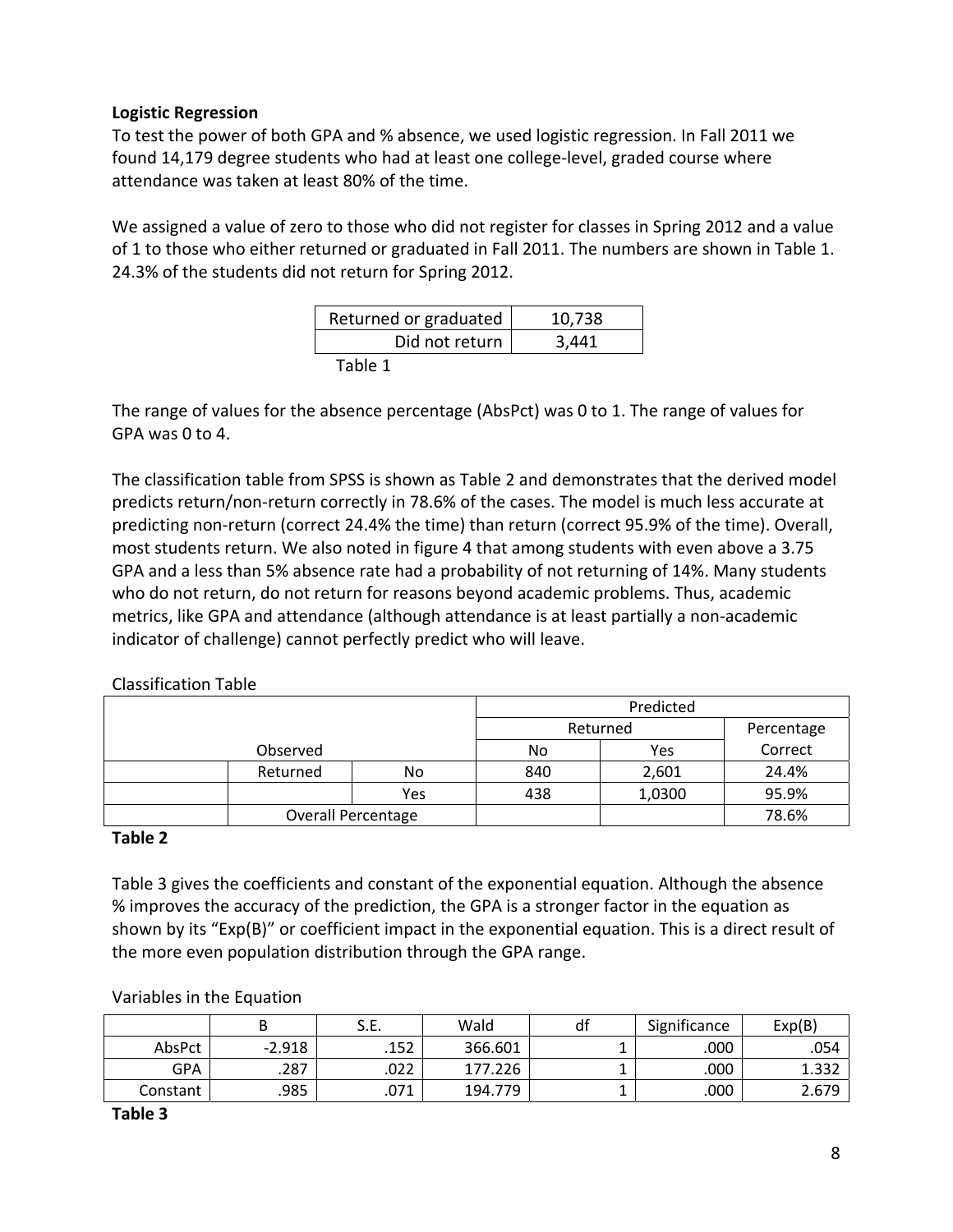# **Class Absence, GPA and Returning Next Semester**

Nathan Dickmeyer, Erez Lenchner, Jenny Zhu Institutional Research & Assessment LaGuardia Community College January 17, 2013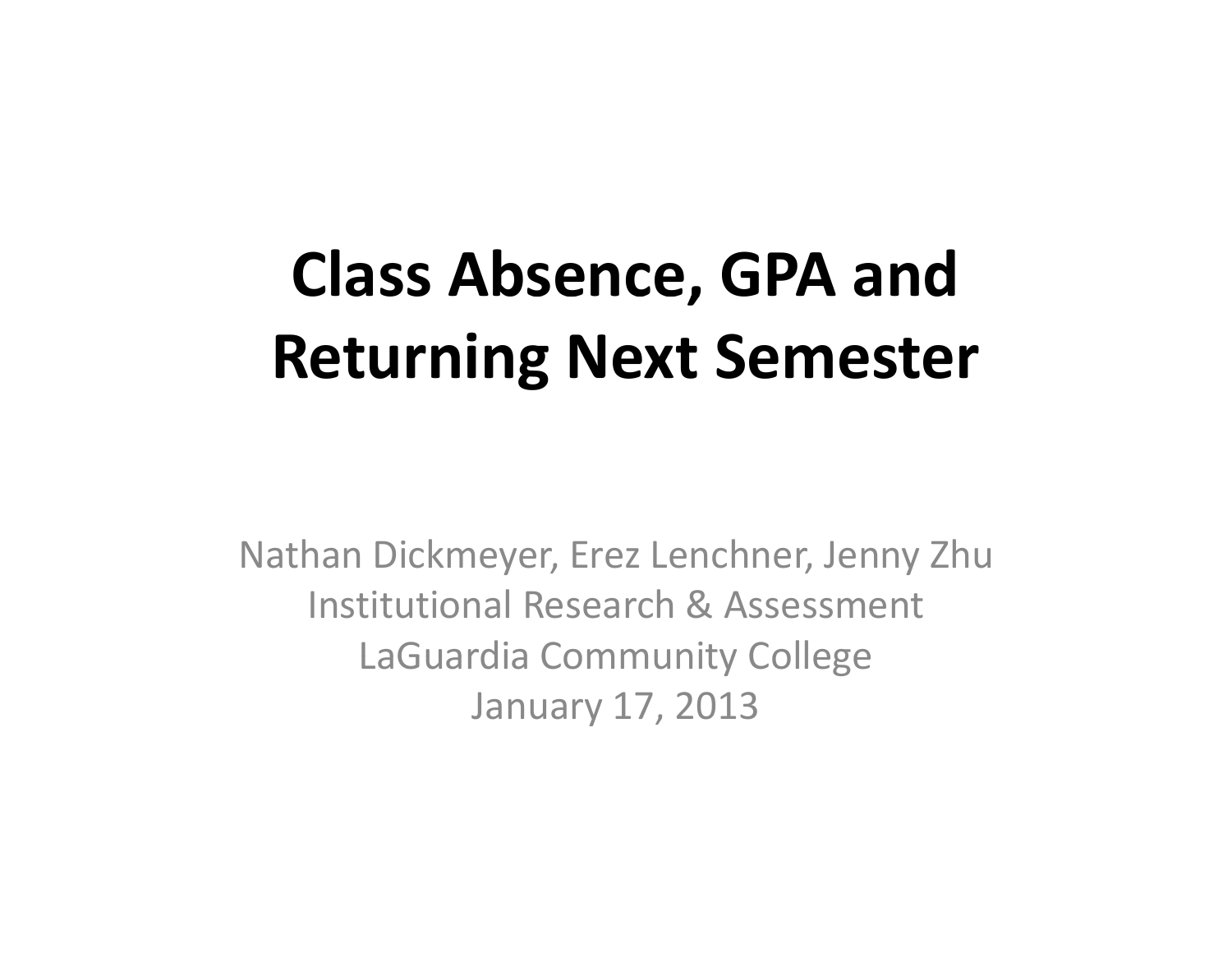## Fall 2012, Session Absence Rates

- On average the 13,755 degree students in Fall 2012, Session I were **mark de absent for** *15%* **of their college‐level class meetings.**
- On average the 5,392 degree students in Fall 2012, Session I were **marked absent for** *20%* **of their non‐college‐level class meetings**.

(Classes with 20% or more non‐recorded attendance sessions were excluded. Non‐recorded sessions were not included in % absent. Only students with at least one college-level course were included in the first statistic.)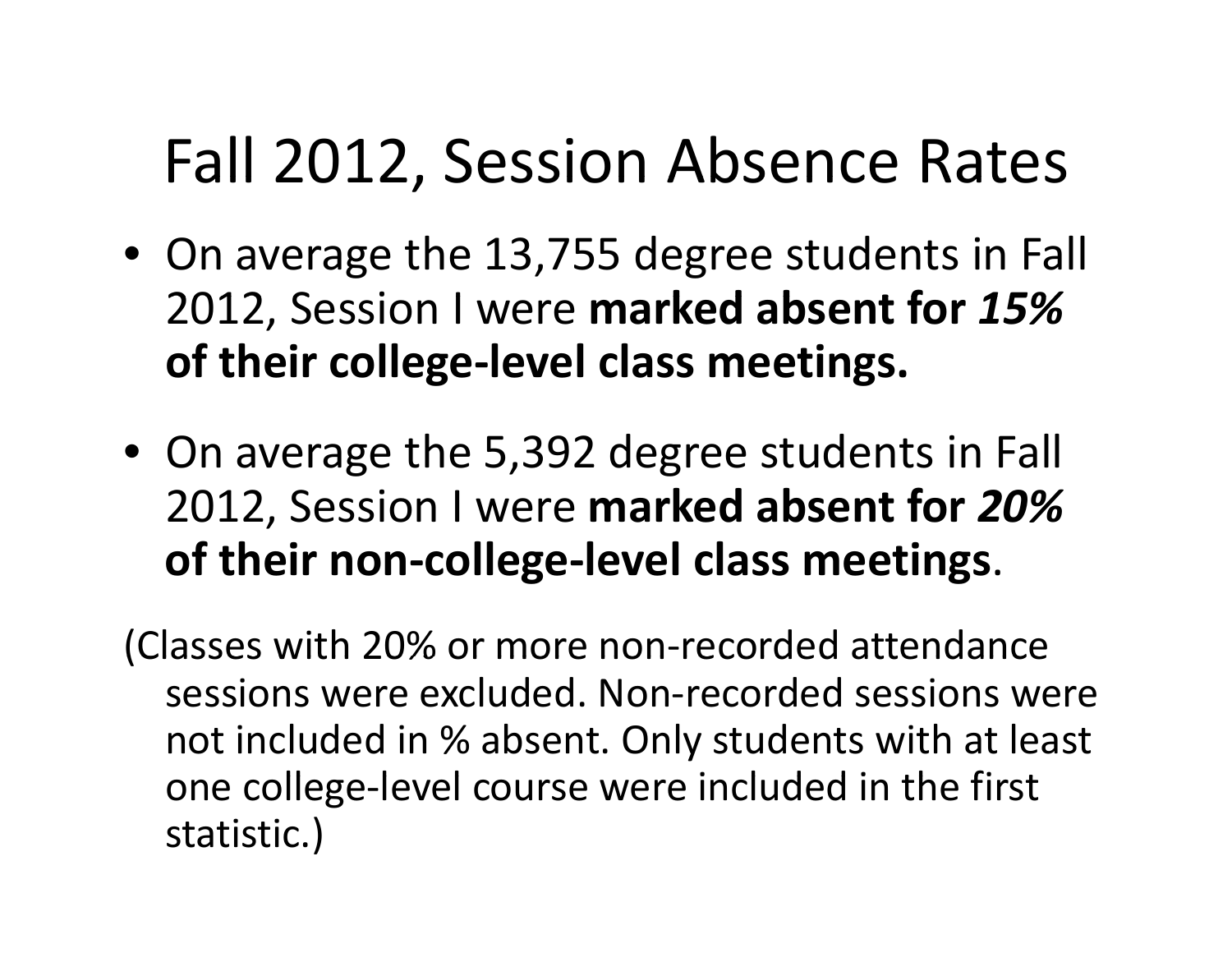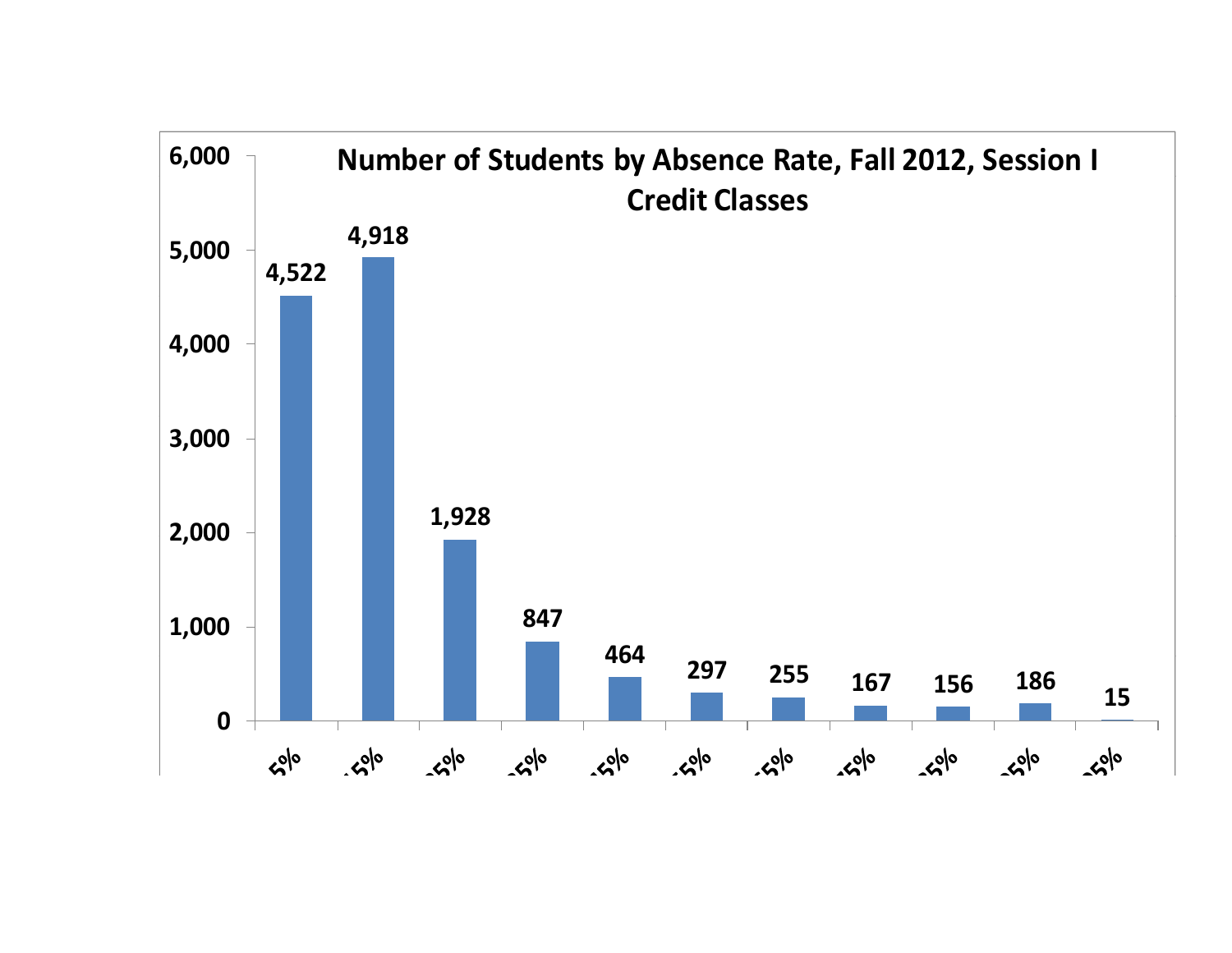### GPA and Attendance

- Any student who missed more than *8%* of his or her college‐level class meetings (two or more classes out of 24 class meetings, for example) had only a 50-50 chance of getting <sup>a</sup> GPA for those classes of *2.00 or higher*.
- For every *ten percentage point increase in <sup>a</sup> student's absence rate*, the average student's *GPA* for those courses *falls more than half <sup>a</sup> grade* (until the student reaches a 50% absence rate and the GPA can hardly fall any more).
- $\bullet$  100% attendance does not guarantee a 4.00, but it helps.

(GPA for college‐level courses with >80% of sessions attendance recorded, Fall 2012, Session I.)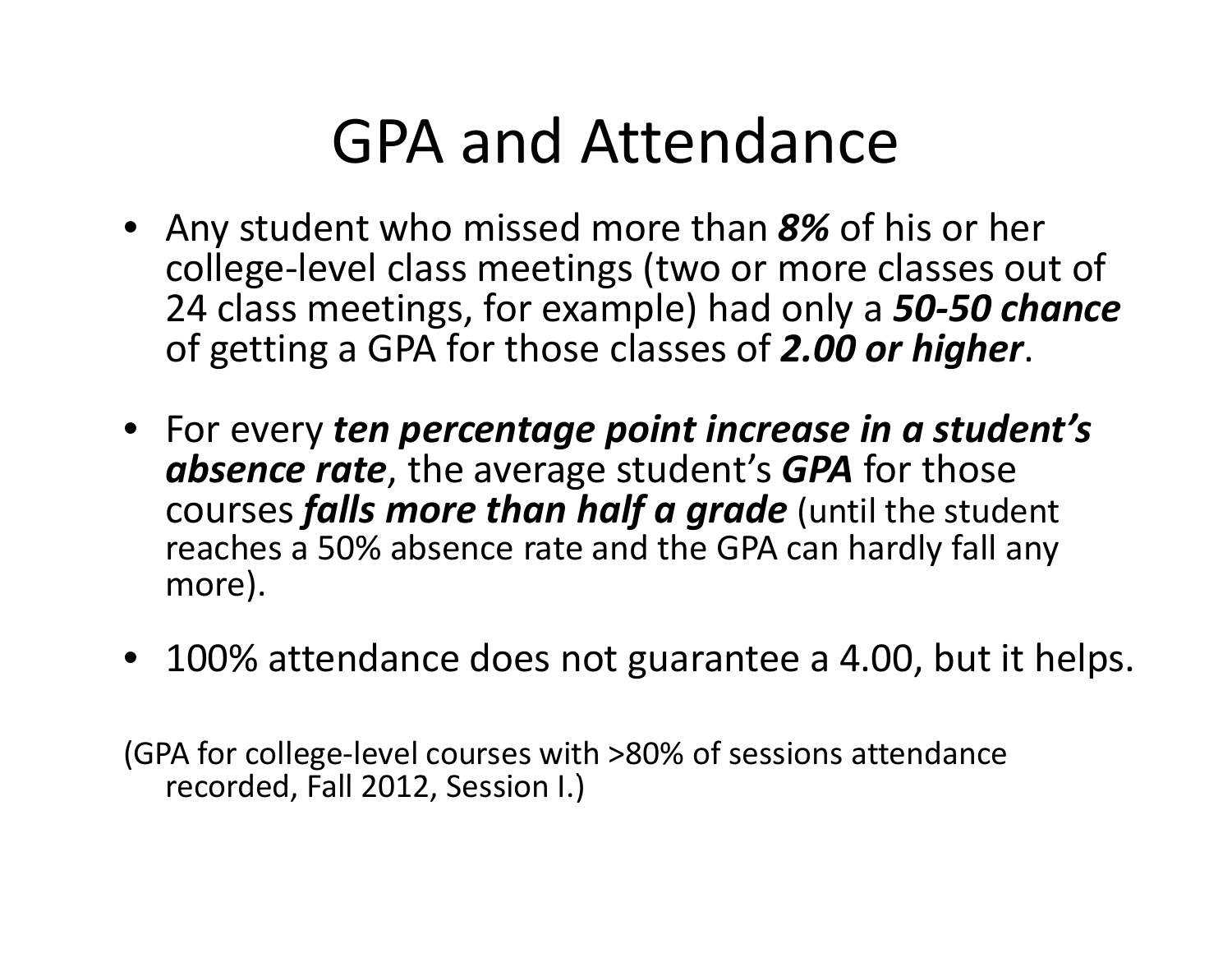### **Average GPA For Credit Courses by % of Absences g y Fall 2012, Session I**

**(>=80% attendance‐taken classes only)**

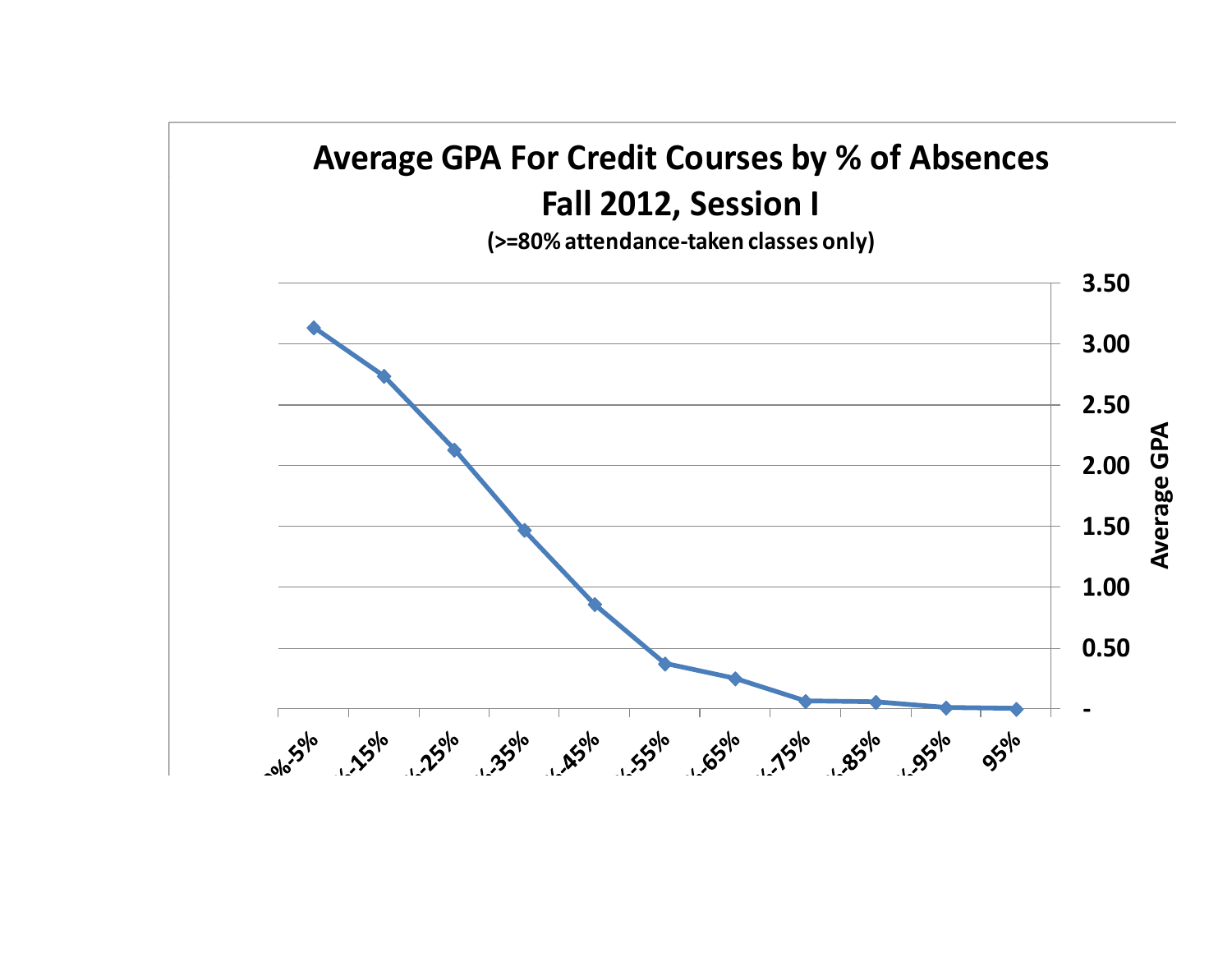## GPA and % Absence

• All students with the lowest attendance rate (highest absence rate and highest bar in the following figure) had GPA's bellow 0.25. Very few (but <sup>a</sup> handful) of students with the highest attendance rates (lowest absence rate and lowest bar) had GPA's below 0.25.

Key to following figure:

The higher bars indicate high levels of absence by students in the groups.

The redder the section of the bar, the lower the GPA.

Pure red represents <sup>a</sup> group of students with GPA's between 0.00 and 0.25 GPA for college‐level courses in Fall 2012, session I, where the student's attendance was recorded at least 80% of the time.

Pure yellow represents average Fall 2012 session I college‐level course GPA of between 3.75 and 4.00.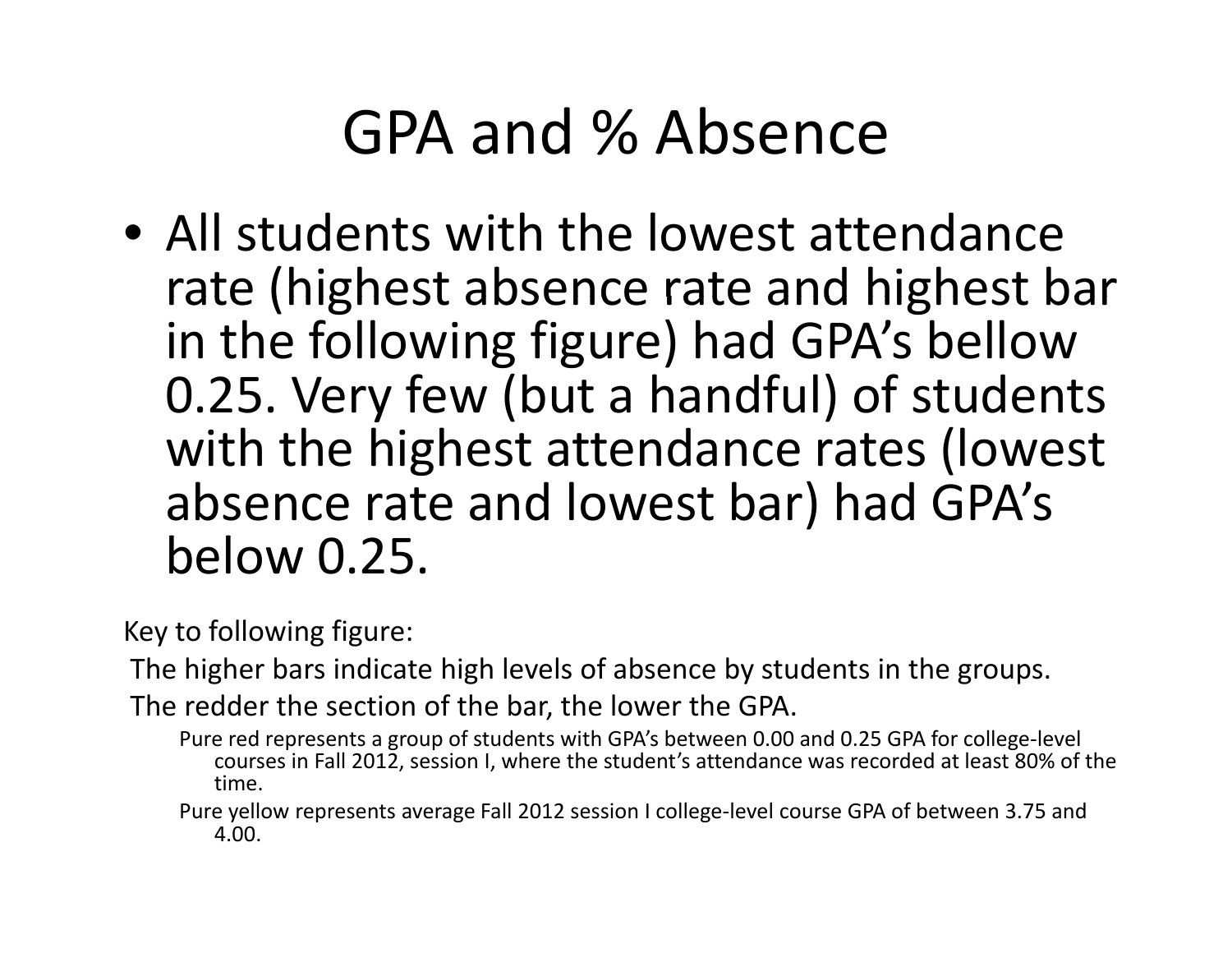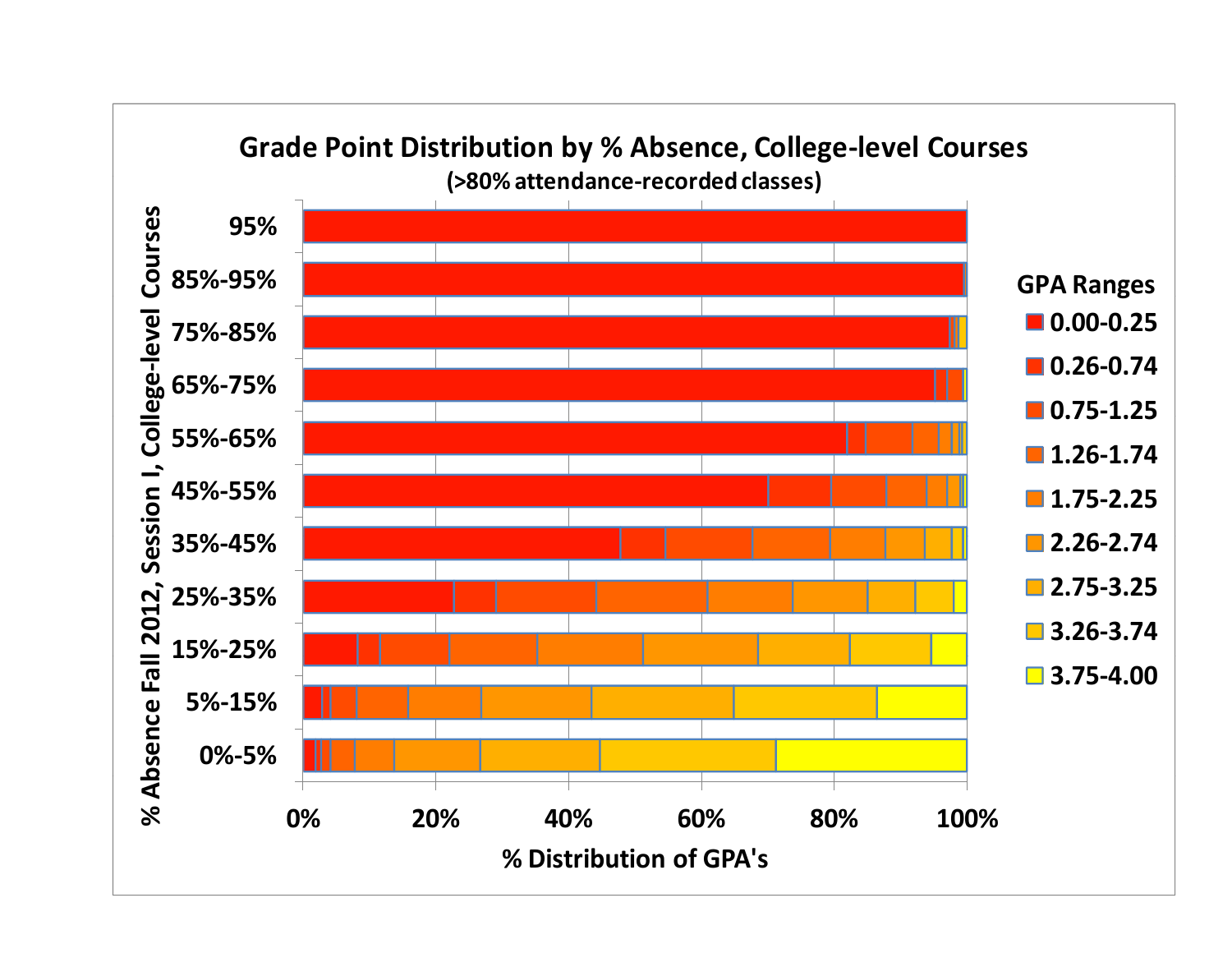### Class Attendance, GPA & Next Semester Return

- Higher absence rates and lower GPA's both predict higher rates of non-return to the next semester.
- But higher absence rates are <sup>a</sup> more sensitive
- Both together in <sup>a</sup> logistic regression correctly predicted 79% of the time whether <sup>a</sup> student would or would not continue on from Fall 2011 Session I to Spring 2012.

(Graduating at the end of Fall 2011 was counted as continuing).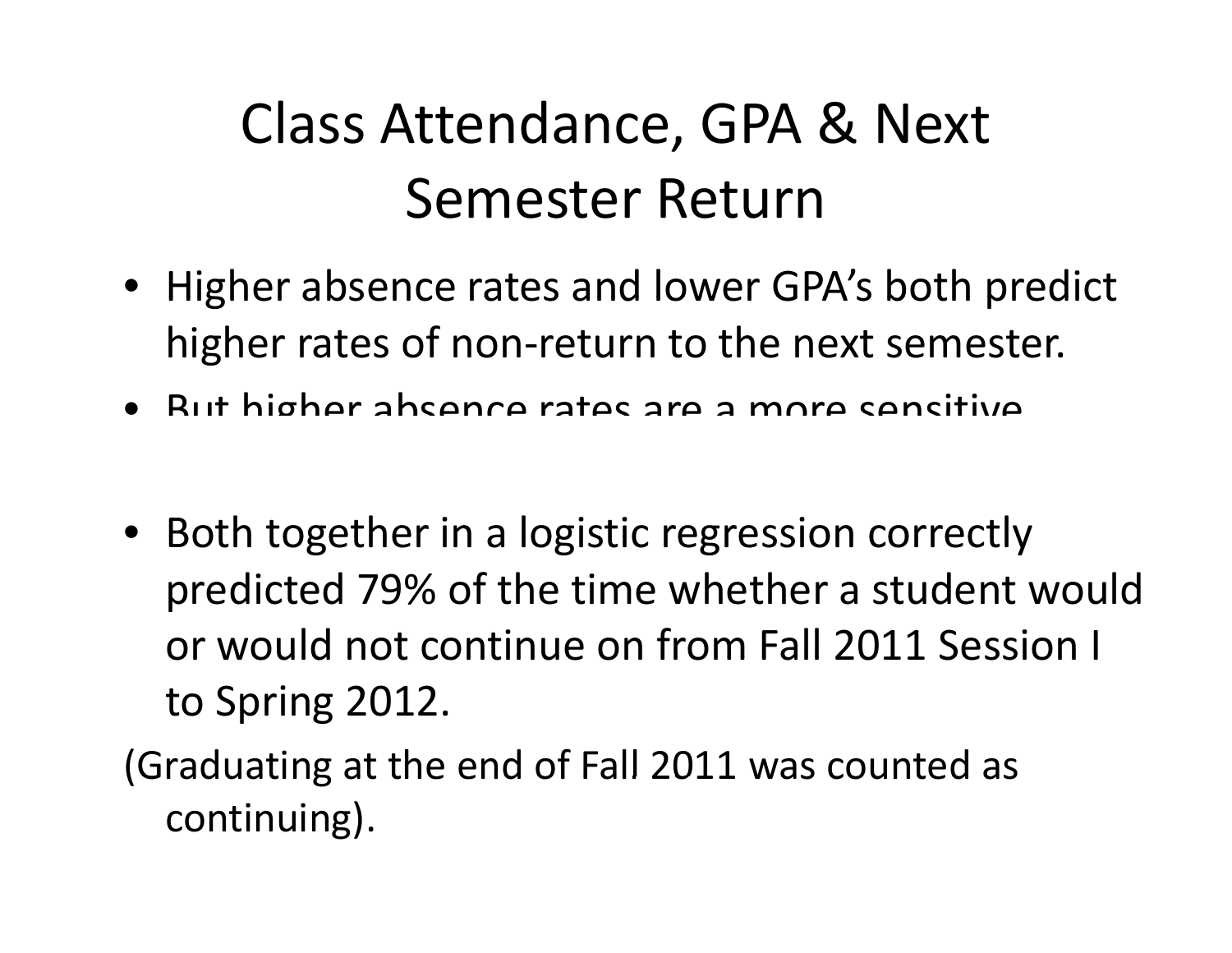### Class Attendance, GPA & Next Semester Return

• Verv high GPA and verv low absence rates.

- Approximately 14% of students with <sup>a</sup> GPA in college‐level courses above 3.50 did not continue on from Fall 2011 to Spring 2012.
- Also, approximately 14% of students who missed fewer than 2.5% of their college‐level course class sessions did not continue on fromFall 2011 to Spring 2012.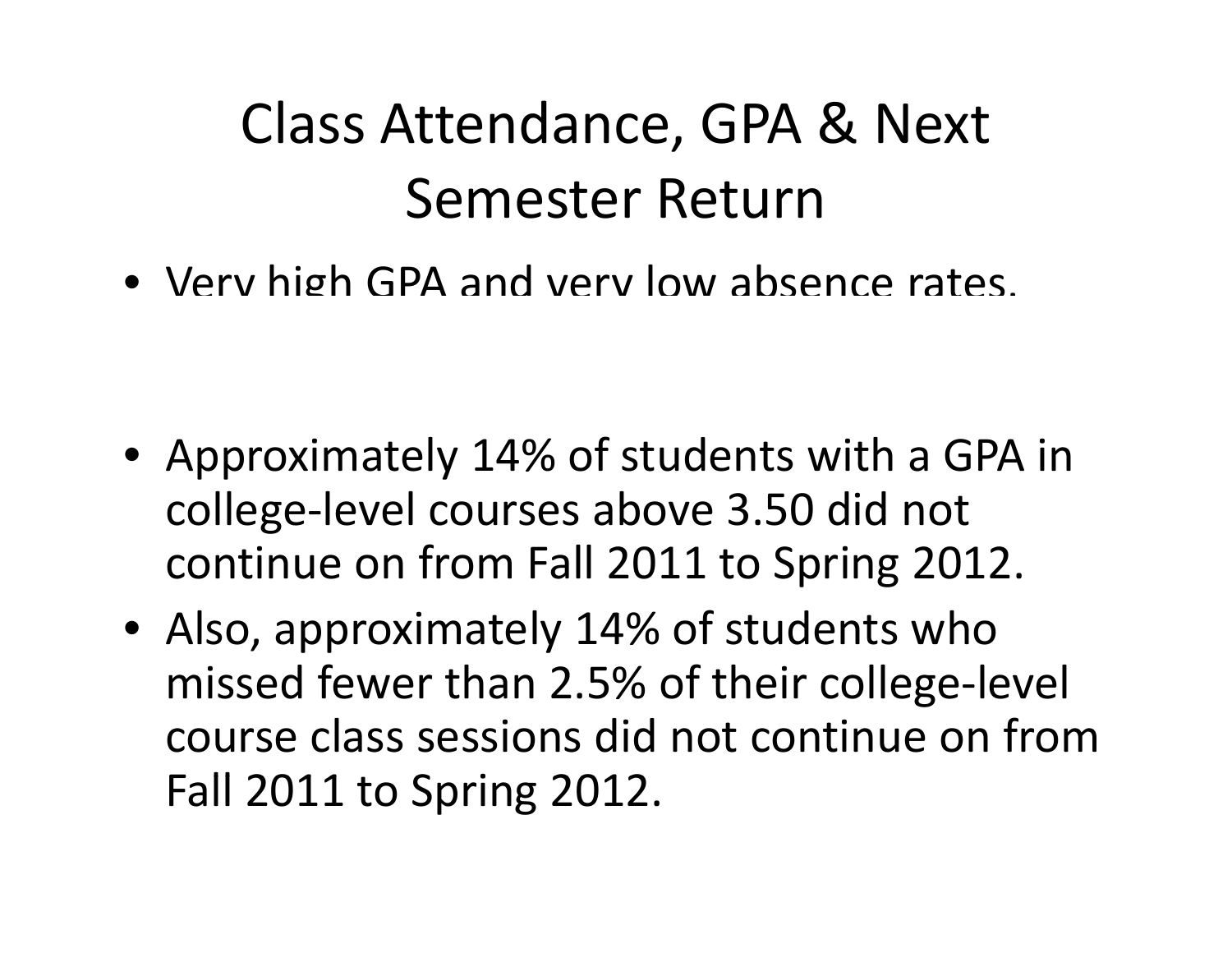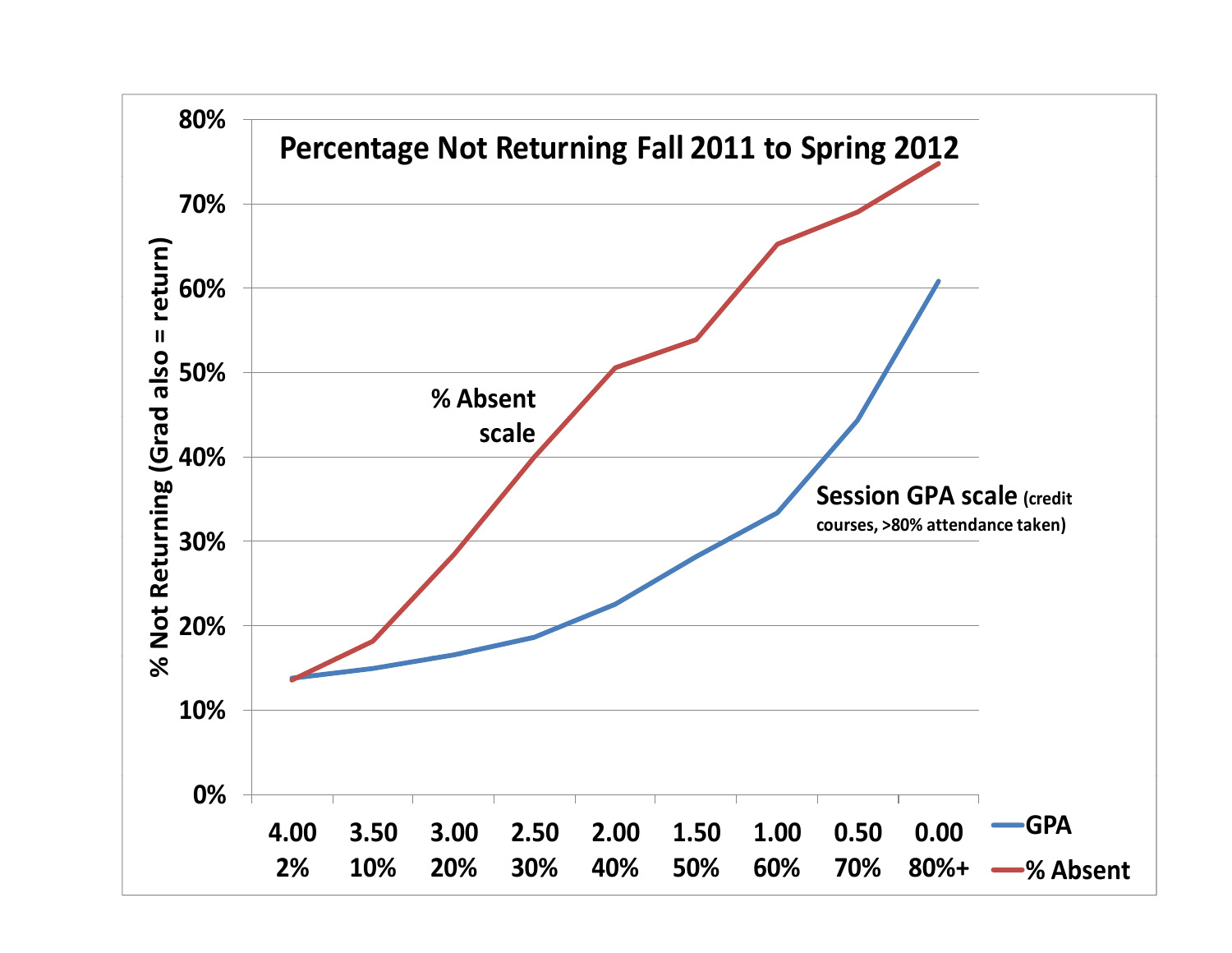### Class Attendance, GPA & Next Semester Return

- Next is a three-dimensional graph that demonstrates the interrelation of absence rates, GPA and % not returning.
- Higher "elevations" indicate higher rates of non‐return. Clearly low GPA and high absence rate are closely, but not perfectly, related.
- The highest rate of non‐return (red peak) is in the rear

• The graph is uneven in the central area. This shows that GPA at higher levels of absence is less accurate as <sup>a</sup> predictor of whether or not a student will return.